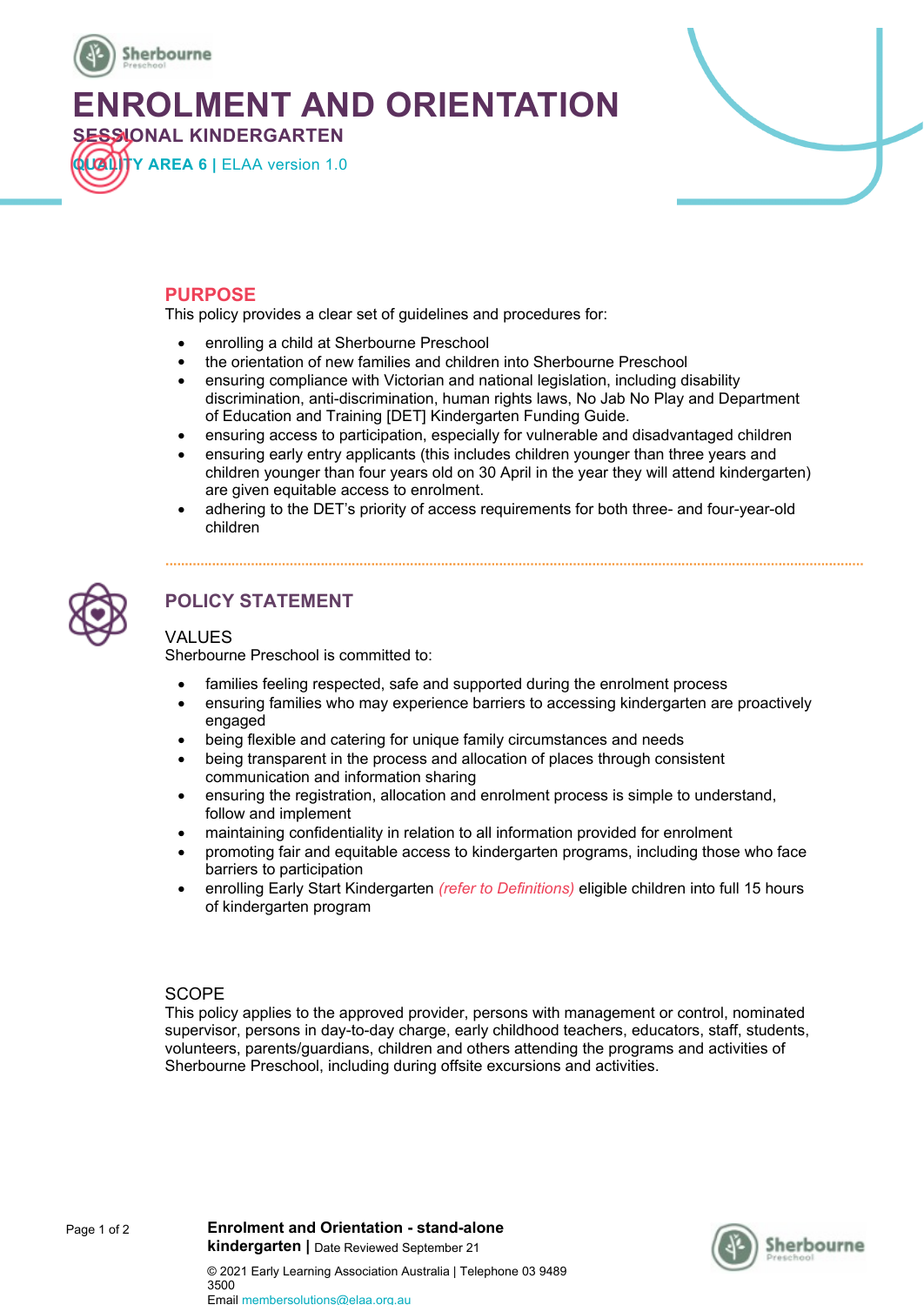| <b>RESPONSIBILITIES</b>                                                                                                                                                                                                                                                                                                                                                                                           |            |           |           |           |           |
|-------------------------------------------------------------------------------------------------------------------------------------------------------------------------------------------------------------------------------------------------------------------------------------------------------------------------------------------------------------------------------------------------------------------|------------|-----------|-----------|-----------|-----------|
| Providing a funded kindergarten program to children who<br>turn four years of age by 30 April in the year they will<br>attending, that is delivered by a qualified early childhood                                                                                                                                                                                                                                | √          |           |           |           |           |
| teacher, and offering at least:<br>15 hours per week for 40 weeks of the year, or<br>600 hours per year                                                                                                                                                                                                                                                                                                           |            |           |           |           |           |
| Providing a funded kindergarten program to children who<br>turn three years of age by 30 April in the year they will<br>attending, that is delivered by a qualified early childhood<br>teacher and offering a minimum of 5 hours per week                                                                                                                                                                         | $\sqrt{}$  |           |           |           |           |
| Communicating to families the days and times the service<br>will operate, planned closures (including public holidays<br>and child-free days), details of any planned alternative<br>sessions, and unplanned teacher absences or emergency<br>situations                                                                                                                                                          | $\sqrt{}$  |           |           |           |           |
| Following the Priority of Access criteria to funded programs<br>at Sherbourne Preschool, as described in Department of<br>Education and Training's [DET] The Kindergarten Funding<br>Guide (refer to Attachment 1)                                                                                                                                                                                                | $\sqrt{ }$ | $\sqrt{}$ | $\sqrt{}$ |           |           |
| Communicating and providing advice to families regarding<br>the best time to commence kindergarten for children born<br>between January and April                                                                                                                                                                                                                                                                 | $\sqrt{}$  | $\sqrt{}$ | $\sqrt{}$ |           |           |
| Supporting inclusion and access through specific funding<br>stream (for eligible families):<br>Kindergarten Fee Subsidy (refer to Definitions)<br>Early Start Kindergarten (refer to Definitions)<br>Early Start Kindergarten extension grants (refer to<br>Definitions)<br>Access to Early Learning (refer to Definitions)<br>Second year of funded four-year-old kindergarten (refer to<br><b>Definitions</b> ) | $\sqrt{ }$ | $\sqrt{}$ | $\sqrt{}$ |           |           |
| Supporting families whose children may be eligible for early<br>entry to kindergarten or late entry to kindergarten and<br>school exemption (refer to Attachment 2)                                                                                                                                                                                                                                               | $\sqrt{}$  | $\sqrt{}$ | $\sqrt{}$ |           |           |
| Providing communication to families explaining how they<br>can only access one funded kindergarten program per<br>child, per year.                                                                                                                                                                                                                                                                                | $\sqrt{ }$ | $\sqrt{}$ |           |           |           |
| Considering any barriers to access that may exist,<br>developing procedures that ensure all eligible families are<br>aware of, and are able to access a kindergarten program                                                                                                                                                                                                                                      | $\sqrt{ }$ | $\sqrt{}$ | $\sqrt{}$ |           |           |
| Complying with the Inclusion and Equity Policy                                                                                                                                                                                                                                                                                                                                                                    | $\sqrt{}$  | $\sqrt{}$ | $\sqrt{}$ | $\sqrt{}$ | $\sqrt{}$ |



#### **Enrolment and Orientation - stand-alone kindergarten |** Date Reviewed September 21

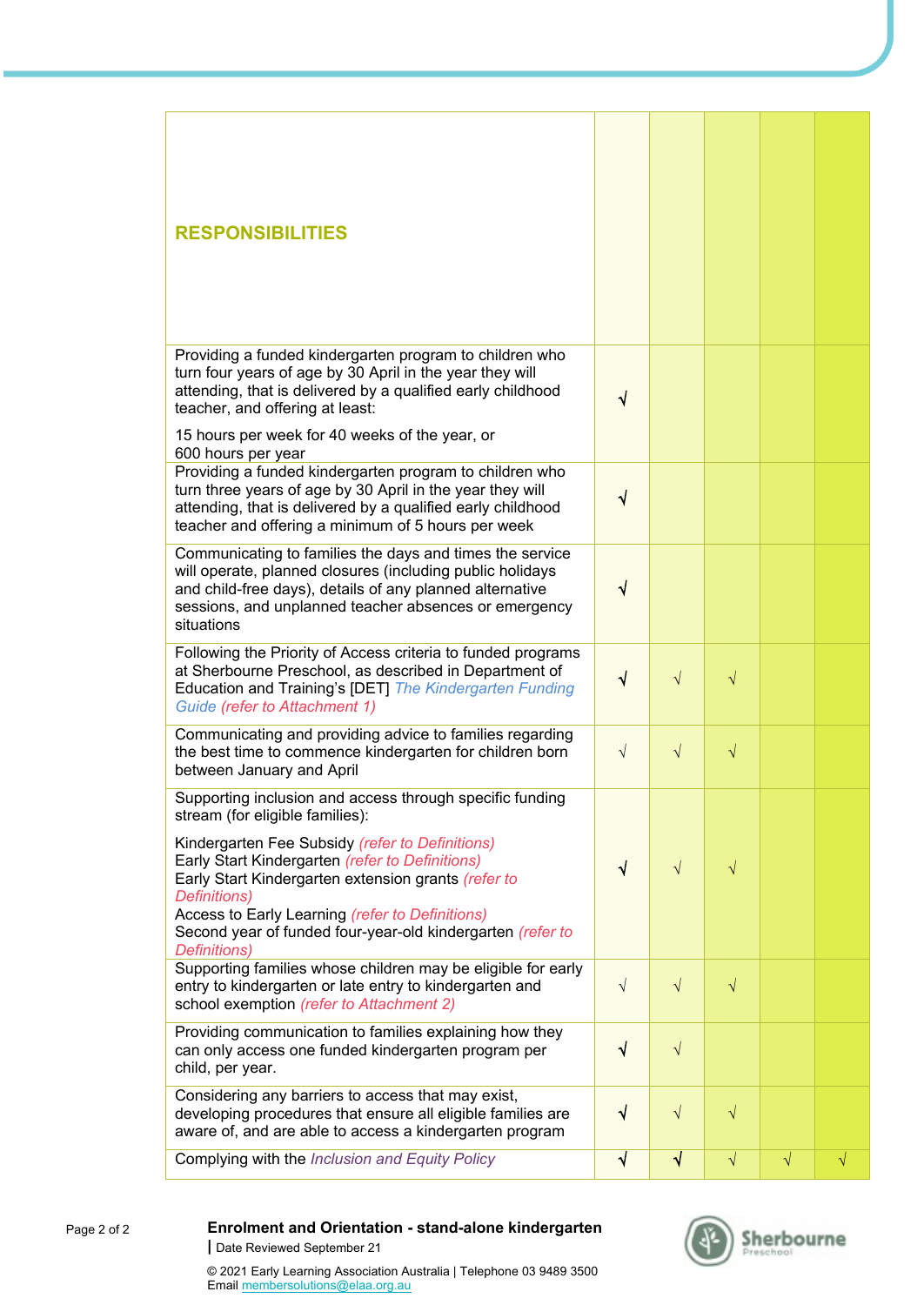| Ensuring the collection of accurate, consistent and timely<br>kindergarten data, to monitor and proactively manage<br>capacity, utilisation of services and to meet School<br>Readiness Funding requirements                                                                                                                                                                                                                                              | $\sqrt{}$ | $\sqrt{}$ |            |           |           |  |
|-----------------------------------------------------------------------------------------------------------------------------------------------------------------------------------------------------------------------------------------------------------------------------------------------------------------------------------------------------------------------------------------------------------------------------------------------------------|-----------|-----------|------------|-----------|-----------|--|
| Ensuring families have access to:<br>Parent handbook<br>Child Safe Environment Policy and/or Statement of<br><b>Commitment to Child Safety</b><br><b>Fees Policy</b><br><b>Privacy Statement</b><br><b>Code of Conduct Policy</b>                                                                                                                                                                                                                         | $\sqrt{}$ | $\sqrt{}$ | $\sqrt{}$  |           |           |  |
| Appointing a person to be responsible for the enrolment<br>process and the day-to-day implementation of this policy<br>(refer to Attachment 2 and 3)                                                                                                                                                                                                                                                                                                      | $\sqrt{}$ |           |            |           |           |  |
| Responding to enrolment enquiries on a day-to-day basis<br>and referring people to the person responsible for the<br>enrolment process as required                                                                                                                                                                                                                                                                                                        | $\sqrt{}$ | $\sqrt{}$ | $\sqrt{}$  |           |           |  |
| [Where applicable] Considering access and inclusion for<br>vulnerable children in the allocation of places at the service<br>(refer to Attachment 1 and 2)                                                                                                                                                                                                                                                                                                | $\sqrt{}$ | $\sqrt{}$ |            |           |           |  |
| Complying with the service's Privacy and Confidentiality<br>Policy in relation to the collection and management of a<br>child's enrolment information                                                                                                                                                                                                                                                                                                     | $\sqrt{}$ | $\sqrt{}$ | $\sqrt{ }$ | $\sqrt{}$ | $\sqrt{}$ |  |
| Providing opportunities for interested families to attend the<br>service during operational hours to observe the program<br>and become familiar with the service prior to their child<br>commencing in the program except where this may pose a<br>risk to the safety of children or staff, or conflict with any duty<br>of the approved provider, nominated supervisor, early<br>childhood teachers or educators under the National Law:<br>Section 167. | $\sqrt{}$ | $\sqrt{}$ | $\sqrt{}$  |           |           |  |
| Providing parents/guardians with information about the<br>requirements of the law for enrolment, including obtaining<br>the AIR Immunisation History Statement (refer to<br>Definitions) and accessing immunisation services                                                                                                                                                                                                                              | $\sqrt{}$ | $\sqrt{}$ | $\sqrt{}$  |           |           |  |
| Ensuring parents/guardians are only offered a tentative<br>place until the AIR Immunisation History Statement (refer to<br>Definitions) has been assessed as being acceptable or the<br>child has been assessed as eligible for the grace period                                                                                                                                                                                                          | $\sqrt{}$ | $\sqrt{}$ | $\sqrt{}$  |           |           |  |
| Assessing the child's immunisation documentation as<br>defined by the Immunisation Enrolment Toolkit (refer to<br>Sources) for early childhood education and care services<br>prior to enrolment to determine if the child's vaccination<br>status complies with requirements or whether the child is<br>eligible for the 16-week grace period (refer to Definitions)                                                                                     | V         | $\sqrt{}$ | $\sqrt{}$  |           |           |  |
| Ensuring that only children whose AIR Immunisation<br>History Statements (refer to Definitions) have been<br>assessed as being acceptable or who are eligible for the<br>grace period <i>(refer to Definitions)</i> have confirmed places in<br>the program                                                                                                                                                                                               | V         | $\sqrt{}$ | $\sqrt{}$  |           |           |  |
| Advising parents/guardians who do not have an AIR<br>Immunisation History Statement (refer to Definitions) and<br>who are not eligible for the grace period that their children<br>are not able to attend the service and referring them to                                                                                                                                                                                                               | ٦         | $\sqrt{}$ | $\sqrt{}$  |           |           |  |

#### **Enrolment and Orientation - stand-alone kindergarten |** Date Reviewed September 21 Page 3 of 2

© 2021 Early Learning Association Australia | Telephone 03 9489 3500 Email membersolutions@elaa.org.au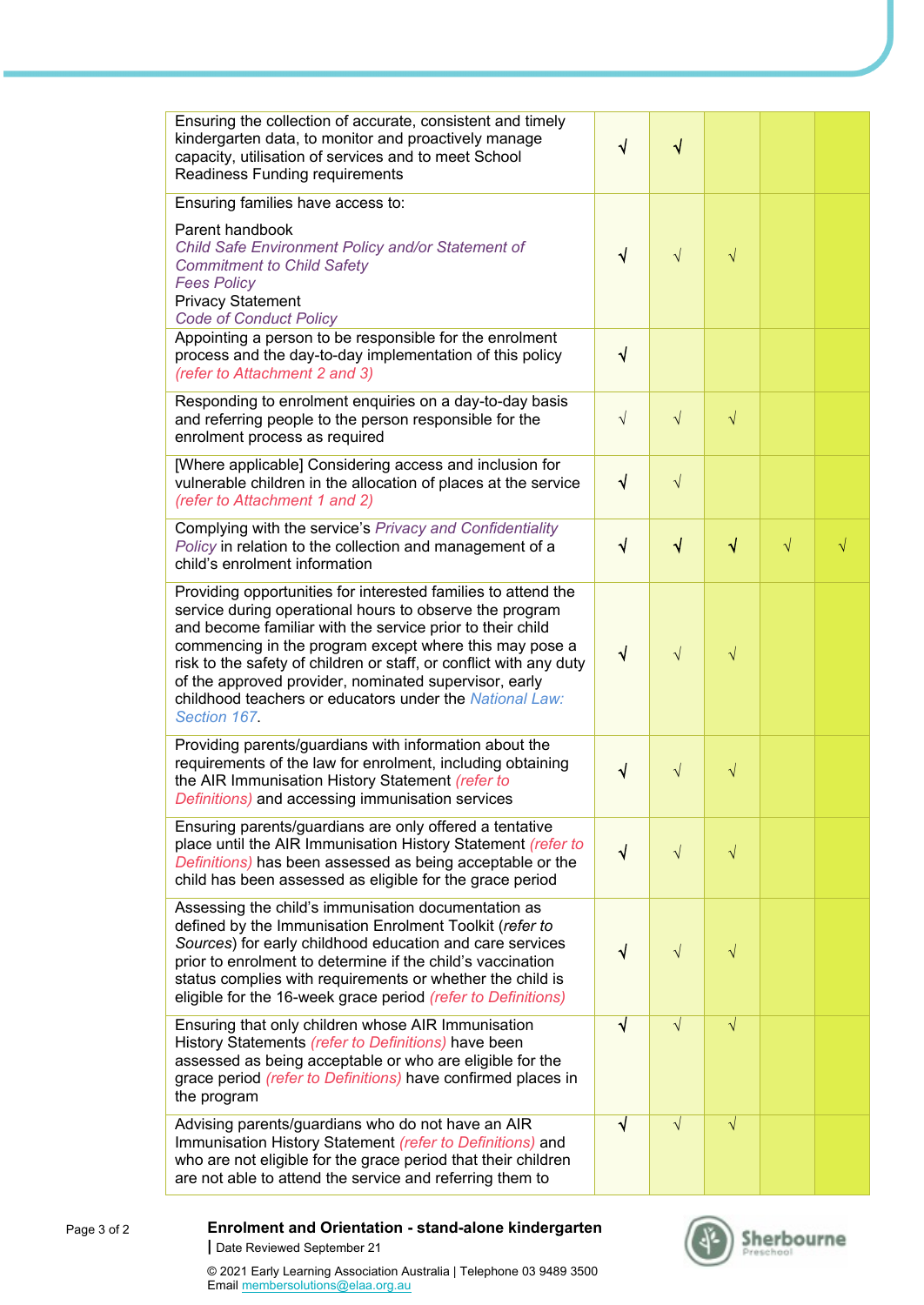| immunisation services (refer to Attachment 4)                                                                                                                                                                                                                                                                                                                                                                                                                                                                                 |           |            |           |           |           |  |
|-------------------------------------------------------------------------------------------------------------------------------------------------------------------------------------------------------------------------------------------------------------------------------------------------------------------------------------------------------------------------------------------------------------------------------------------------------------------------------------------------------------------------------|-----------|------------|-----------|-----------|-----------|--|
| Taking reasonable steps to obtain an up to date AIR<br>Immunisation History Statement (refer to Definitions) from a<br>parent/guardian of a child enrolled under a grace period<br>within 16 weeks from when the child begins attending<br>(Note: the child can continue to attend the service if<br>acceptable immunisation documentation is not obtained).                                                                                                                                                                  | $\sqrt{}$ | $\sqrt{}$  | $\sqrt{}$ |           |           |  |
| Completing the enrolment record prior to their child's<br>commencement at the service and providing AIR<br>Immunisation History Statement (refer to Definitions) of<br>their child's immunisation status                                                                                                                                                                                                                                                                                                                      |           |            |           | $\sqrt{}$ |           |  |
| Where a child is eligible for the 16 weeks grace period,<br>ensuring that the child's immunisations are updated in line<br>with the schedule and providing an up to date AIR<br>Immunisation History Statement (refer to Definitions) to the<br>service                                                                                                                                                                                                                                                                       |           |            |           | $\sqrt{}$ |           |  |
| Taking reasonable steps to obtain an up to date AIR<br>Immunisation History Statement (refer to Definitions) from<br>all parents/guardians after enrolment, timing reminders to<br>comply with the maximum seven-month interval (Public<br>Health and Wellbeing Regulations 2019 107, Public Health<br>and Wellbeing Act 2008 Section 143E)                                                                                                                                                                                   | √         | $\sqrt{}$  | $\sqrt{}$ |           |           |  |
| Ensuring that the enrolment record (refer to Definitions)<br>both digital and/or hard copy complies with the<br>requirements of Regulations 160, 161, 162 and that it<br>effectively meets the management requirements of the<br>service                                                                                                                                                                                                                                                                                      | V         | $\sqrt{}$  | $\sqrt{}$ |           |           |  |
| Ensuring that enrolment record (refer to Definitions) is kept<br>up to date if family circumstances change, and that services<br>are made aware if they become eligible for additional<br>funding as a result of changed circumstances (e.g. if a child<br>acquires a Health Care Card the child becomes available<br>for Kindergarten Fee Subsidy; if the child or family becomes<br>known to Child Protection, the child becomes eligible for<br>Early Start Kindergarten and Early Start Kindergarten<br>Extension grant). | V         | $\sqrt{}$  | $\sqrt{}$ | $\sqrt{}$ | $\sqrt{}$ |  |
| Ensuring that enrolment records (refer to Definitions) are<br>stored in a safe and secure place, and kept for three years<br>after the last date on which the child was educated and<br>cared for by the service (Regulation 183 (1a) (2d))                                                                                                                                                                                                                                                                                   | $\sqrt{}$ | $\sqrt{}$  | $\sqrt{}$ |           |           |  |
| Discussing the individual child's needs with<br>parents/guardians and developing an orientation program<br>to assist them to settle into the service. The service should<br>take into consideration barriers parents/guardians may<br>have in disclosing sensitive information including<br>communication and information barriers and the<br>development of trusting relationships.                                                                                                                                          | V         | $\sqrt{}$  | $\sqrt{}$ |           |           |  |
| Reviewing the orientation processes for new families and<br>children to ensure the objectives of this policy are met                                                                                                                                                                                                                                                                                                                                                                                                          | √         | $\sqrt{ }$ | $\sqrt{}$ | $\sqrt{}$ |           |  |
| Ensuring that parents/guardians of a child attending the<br>service can enter the service premises at any time whilst<br>the child is being educated and cared for (Regulation 157),<br>except where this may pose a risk to the safety of children<br>or staff, or conflict with any duty of the approved provider,<br>nominated supervisor, early childhood teachers or                                                                                                                                                     | V         | $\sqrt{ }$ | $\sqrt{}$ | $\sqrt{}$ | $\sqrt{}$ |  |

#### **Enrolment and Orientation - stand-alone kindergarten |** Date Reviewed September 21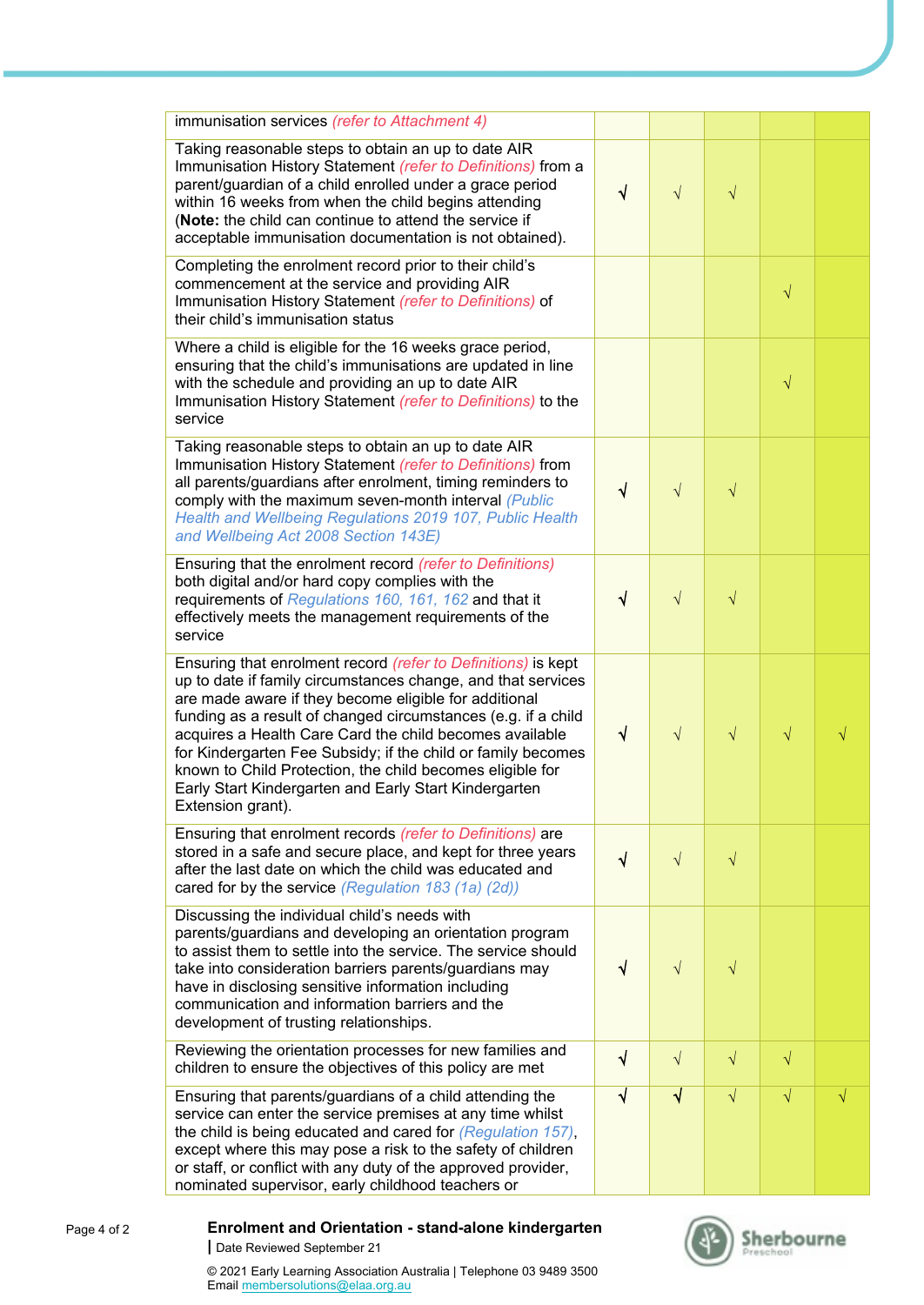| educators under the National Law: Section 167                                                                                                                                                                                                                                                                                                                                                                                                                                                                                                                                                                                                               |            |            |            |            |           |
|-------------------------------------------------------------------------------------------------------------------------------------------------------------------------------------------------------------------------------------------------------------------------------------------------------------------------------------------------------------------------------------------------------------------------------------------------------------------------------------------------------------------------------------------------------------------------------------------------------------------------------------------------------------|------------|------------|------------|------------|-----------|
| Taking reasonable steps to contact non-attending families<br>prior to the cancellation of their enrolment (refer to<br>Attachment 4)                                                                                                                                                                                                                                                                                                                                                                                                                                                                                                                        | $\sqrt{}$  | $\sqrt{}$  | $\sqrt{}$  |            |           |
| Reviewing enrolment applications to identify children with<br>additional needs (refer to Definitions and the Inclusion and<br><b>Equity Policy)</b>                                                                                                                                                                                                                                                                                                                                                                                                                                                                                                         | $\sqrt{}$  | $\sqrt{}$  | $\sqrt{}$  |            |           |
| Encouraging parents/guardians to:<br>stay with their child as long as required during the settling in<br>period<br>make contact with educators at the service, when required                                                                                                                                                                                                                                                                                                                                                                                                                                                                                | $\sqrt{}$  | $\sqrt{}$  | $\sqrt{}$  | $\sqrt{}$  |           |
| Assisting parents/guardians to develop and maintain a<br>routine for saying goodbye to their child                                                                                                                                                                                                                                                                                                                                                                                                                                                                                                                                                          | $\sqrt{}$  | $\sqrt{}$  | $\sqrt{}$  | $\sqrt{}$  |           |
| Sharing information with parents/guardians concerning their<br>child's progress with regard to settling in to the service                                                                                                                                                                                                                                                                                                                                                                                                                                                                                                                                   | $\sqrt{}$  | $\sqrt{}$  | $\sqrt{}$  | $\sqrt{}$  |           |
| Discussing support services for children with<br>parents/guardians, where required such as Pre School<br>Field Officer, Early Intervention Programs, and Maternal<br><b>Health Services</b>                                                                                                                                                                                                                                                                                                                                                                                                                                                                 | $\sqrt{}$  | $\sqrt{}$  | $\sqrt{}$  | $\sqrt{}$  |           |
| Developing strategies to assist new families to:<br>feel welcomed into the service become familiar with service<br>policies and procedures<br>share information about their family beliefs, values and<br>culture and feel culturally safe<br>share their understanding of their child's strengths,<br>interests, abilities and needs<br>value the voice of the child, ensuring they have opportunity<br>to articulate their individual interests and needs<br>discuss the values and expectations they hold in relation to<br>their child's learning<br>providing comfort and reassurance to children who are<br>showing signs of distress when separating | $\sqrt{ }$ | $\sqrt{}$  | $\sqrt{}$  | $\sqrt{}$  |           |
| Reading and complying with this Enrolment and Orientation<br>Policy                                                                                                                                                                                                                                                                                                                                                                                                                                                                                                                                                                                         | $\sqrt{ }$ | $\sqrt{ }$ | $\sqrt{ }$ | $\sqrt{ }$ | $\sqrt{}$ |
| Updating information by notifying the service of any<br>changes as they occur, for example obtaining or the<br>cancellation of a Health Care Card; if the child or family<br>becomes known to Child Protection                                                                                                                                                                                                                                                                                                                                                                                                                                              |            |            |            | $\sqrt{}$  |           |
| Notifying Sherbourne Preschool in writing if they wish to<br>cancel their enrolment.                                                                                                                                                                                                                                                                                                                                                                                                                                                                                                                                                                        |            |            |            | $\sqrt{}$  |           |



# **PROCEDURES**

**GENERAL ORIENTATION PROCEDURES**

**|** Date Reviewed September 21

The time required for orientation and settling in will vary for each child and their family, therefore it is important to be flexible and individualise orientation for each family.

- Offer families the opportunity to visit the service at different times during the day/session, this allows the child and their family to become familiar with the various routines of the service
- Provide reassurance to the family that they may stay with their child for as long as they choose during orientation and once the child commences

**Enrolment and Orientation - stand-alone kindergarten**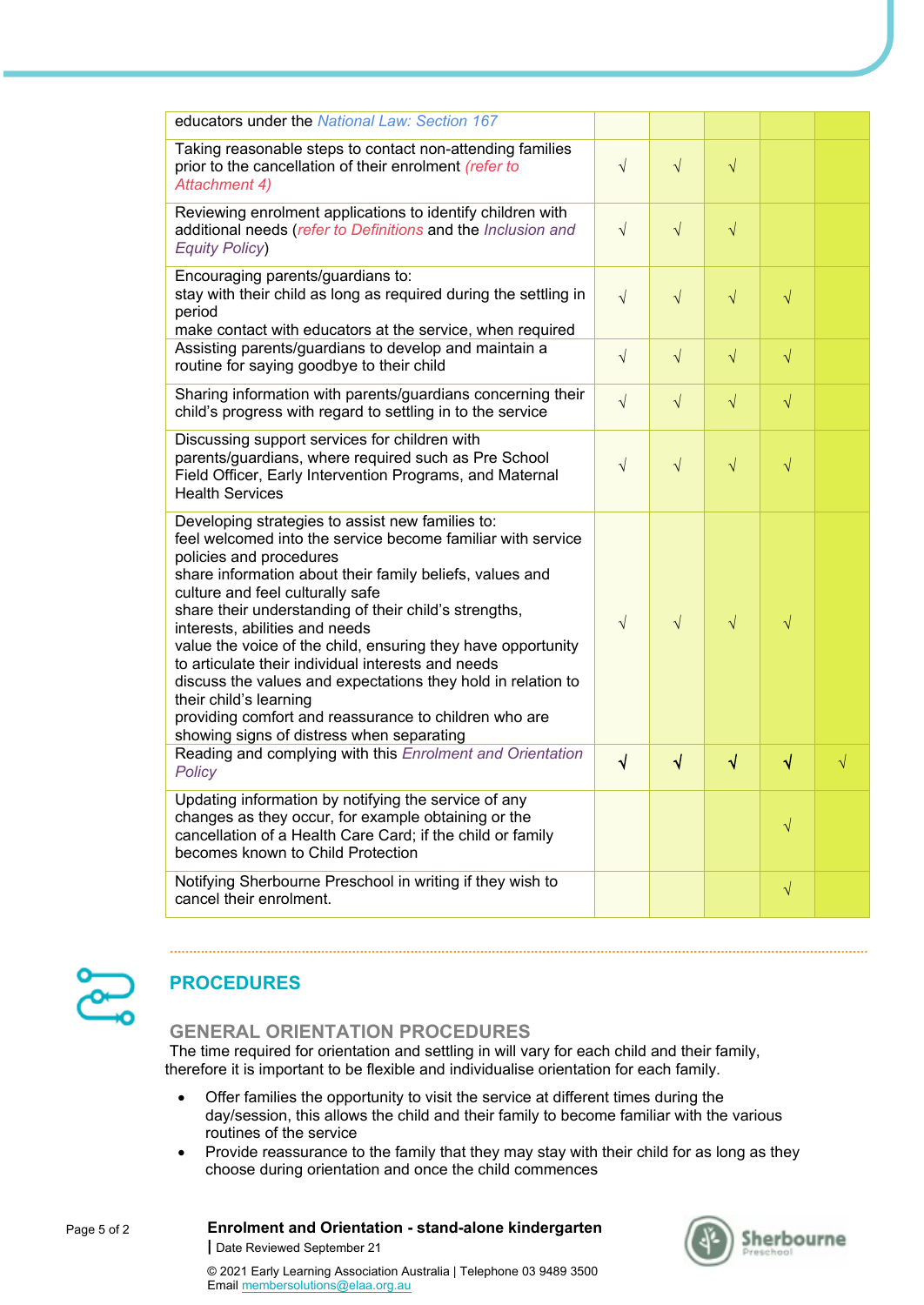- Provide the family with suggestions for developing and maintaining a routine for saying goodbye to their child
- Reassure the family:
	- $\circ$  they can leave their child initially for a shorter day, gradually increasing the length of time
	- $\circ$  they may call and speak to their child's early childhood teacher or educator(s) at an agreed time
	- o the early childhood teacher/educators will keep them informed on how their child is settling in
	- o they will be informed about any changes or circumstances which may affect them or their child.
- Further considerations may include but are not limited to:
	- o send an email during the day to update the family on their child including a photo of the child (if the child has settled in) *(refer to the information and Communication Technology Policy).* **Note:** For children in out-of-home care, the educator may need to seek permission from Child Protection before taking and distributing photos of the child
	- $\circ$  asking the family how they have settled in and if they have any questions or concerns.
- Refer to *Attachment 2* for the general kindergarten registration and enrolment procedures
- Refer to *Attachment 4* for cancellation of enrolment and non-attendance procedures.

## **BACKGROUND AND LEGISLATION**

## BACKGROUND

The *Education and Care Services National Regulations 2011* require approved services to have a policy and procedures in place in relation to enrolment and orientation *(Regulation 168(2) (k))*.

It is intended by 2022 that all eligible Victorian children *(refer to Definitions)* will have access to two years of kindergarten before commencing school. Where demand is higher than availability, approved providers must adhere to their eligibility and DET's Priority of Access criteria *(refer to Definitions and Attachment 1)* in order to allocate the available places. The criteria used to determine the allocation of places takes account of the requirements set out in DET's Kindergarten Funding Guide *(refer to Sources)*, the service's philosophy, values and beliefs, and the provisions of the *Equal Opportunity Act 2010*. The Victorian Government requires funded organisations to ensure that their policies and procedures promote equal opportunity for all children. Services participating in a central registration and enrolment scheme are required to comply with the registration and/or enrolment procedures of that scheme.

The Central Registration and Enrolment Scheme (CRES), co-designed by DET provides access to families to register for and secure a place for their children in kindergarten. It is a collaborative model that brings together councils, service providers, MCH staff, support services and other stakeholders to support children and their families. In 2020 more than half of all local councils across Victoria operate a form of central enrolment or central registration scheme. These schemes provide a single point of entry for families, simplifying the kindergarten enrolment process and improving equity of access.

Immunisations are an effective means of reducing the risk of vaccine preventable diseases. Early childhood education and care services which are regulated under the *Education and Care Services National Law Act 2010 and Education and Care Services National Regulations 2011* have legislative responsibilities under the *Public Health and Wellbeing Act 2008* to only offer a confirmed place in their programs to children with an Australian Immunisation Register (AIR) Immunisation History Statement *(refer to Definitions)*.

## LEGISLATION AND STANDARDS

Relevant legislation and standards include but are not limited to:

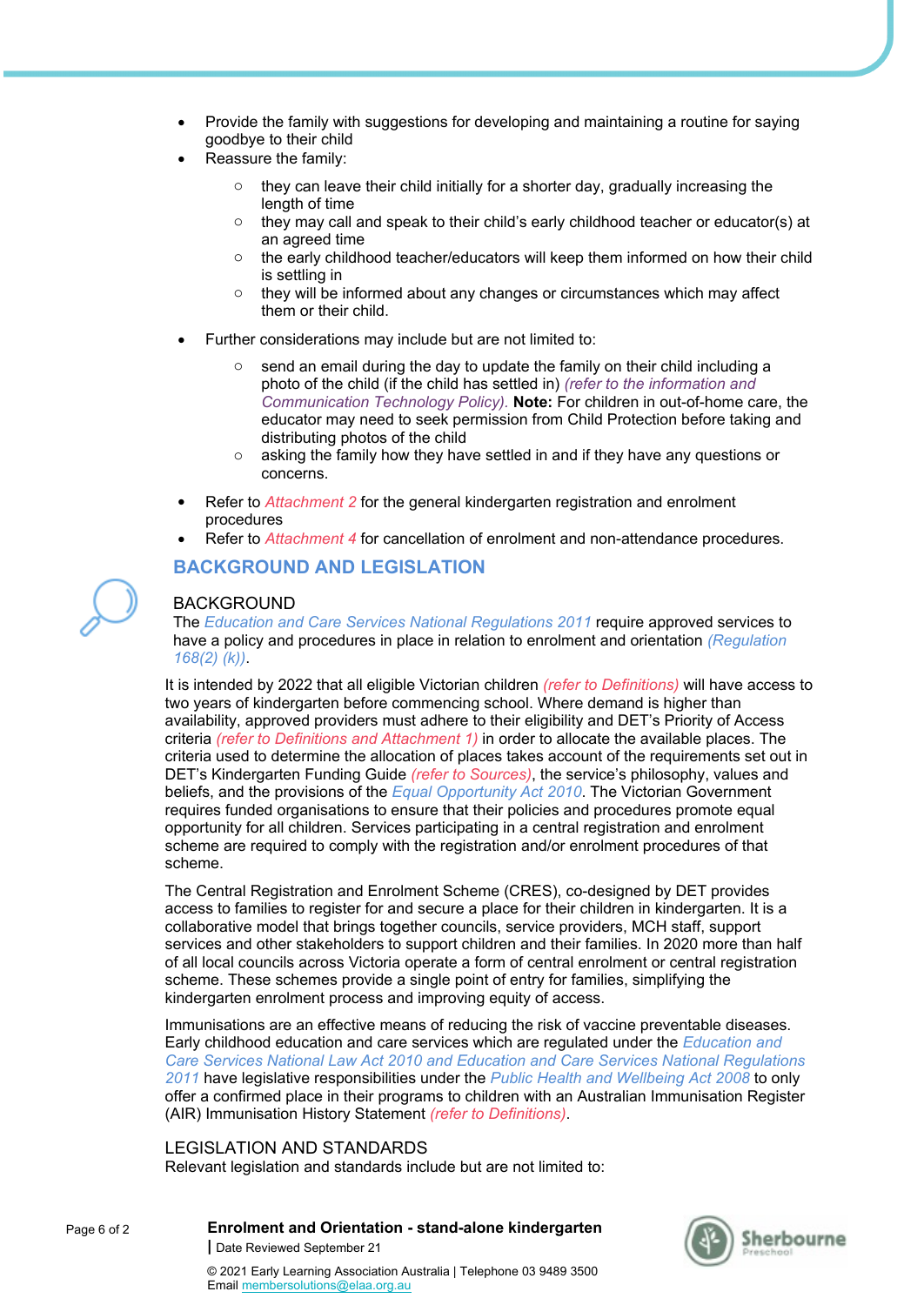- Charter of Human Rights and Responsibilities Act 2006 (Vic)
- Children, Youth and Families Act 2005 (Vic)
- Child Wellbeing and Safety Act 2005 (Vic)
- Disability Discrimination Act 1992 (Cth)
- Education and Care Services National Law Act 2010
- Education and Care Services National Regulations 2011: Regulations 160, 161, 162, 168, 170, 171, 177, 181, 183
- Equal Opportunity Act 2010 (Vic)
- National Quality Standard, Quality Area 6: Collaborative Partnerships with Families and **Communities**
- Public Health and Wellbeing Act 2008 (Vic)
- Public Health and Wellbeing Regulations 2019 (Vic)
- Sex Discrimination Act 1984 (Cth)

The most current amendments to listed legislation can be found at:

Victorian Legislation – Victorian Law Today: www.legislation.vic.gov.au Commonwealth Legislation – Federal Register of Legislation: www.legislation.gov.au



# **DEFINITIONS**

The terms defined in this section relate specifically to this policy. For regularly used terms e.g. approved provider, nominated supervisor, notifiable complaints, serious incidents, duty of care, etc. refer to the Definitions file of the PolicyWorks catalogue.

**Access to Early Learning (AEL):** a program for a child who is at least three years old on April 30th in the year of enrolment, providing intensive support to eligible families with multiple and complex needs, assisting them to access universal kindergarten programs.

**Australian Immunisation Register (AIR) Immunisation History Statement:** The AIR is a national register administered by Medicare that records all vaccinations given in Australia, including to children. In the case of medical contraindication, an authorised medical practitioner completes and signs a Medical Exemption Form and supplies it to the AIR (previous forms of documentation, for example a letter from a GP or local council, are no longer acceptable).

**Authorised nominee:** (In relation to this policy) is a person who has been given written authority by the parents/guardians of a child to collect that child from the education and care service. These details will be on the child's enrolment form.

**Children/families experiencing vulnerability and/or disadvantage** (in relation to this policy): children are vulnerable if the capacity of parents and family to effectively care, protect and provide for their long-term development and wellbeing is limited. Some factors which may contribute to a child experiencing vulnerability include: a child with a disability; living in a family with a low income, or one which is experiencing problems with housing, domestic violence, substance abuse, or mental health; known to child protection; in statutory out-of-home care; Aboriginal and/or Torre Strait Islander, having a culturally and linguistically diverse background; having a young or sole parent, or a parent with a disability (adapted from the Kindergarten Funding Guide)

**Children with additional needs:** Children whose development or physical condition requires specialist support or children who may need additional support due to language, refugee or asylum seeker experience, complex trauma, cultural or economic circumstances *(refer to Inclusion and Equity Policy) (refer to Children/families experiencing vulnerability and/or disadvantage Definition).*

**Central Registration and Enrolment Scheme (CRES):** CRES provides a single point for families to apply for multiple kindergarten services within a local government area, helping



Page 7 of 2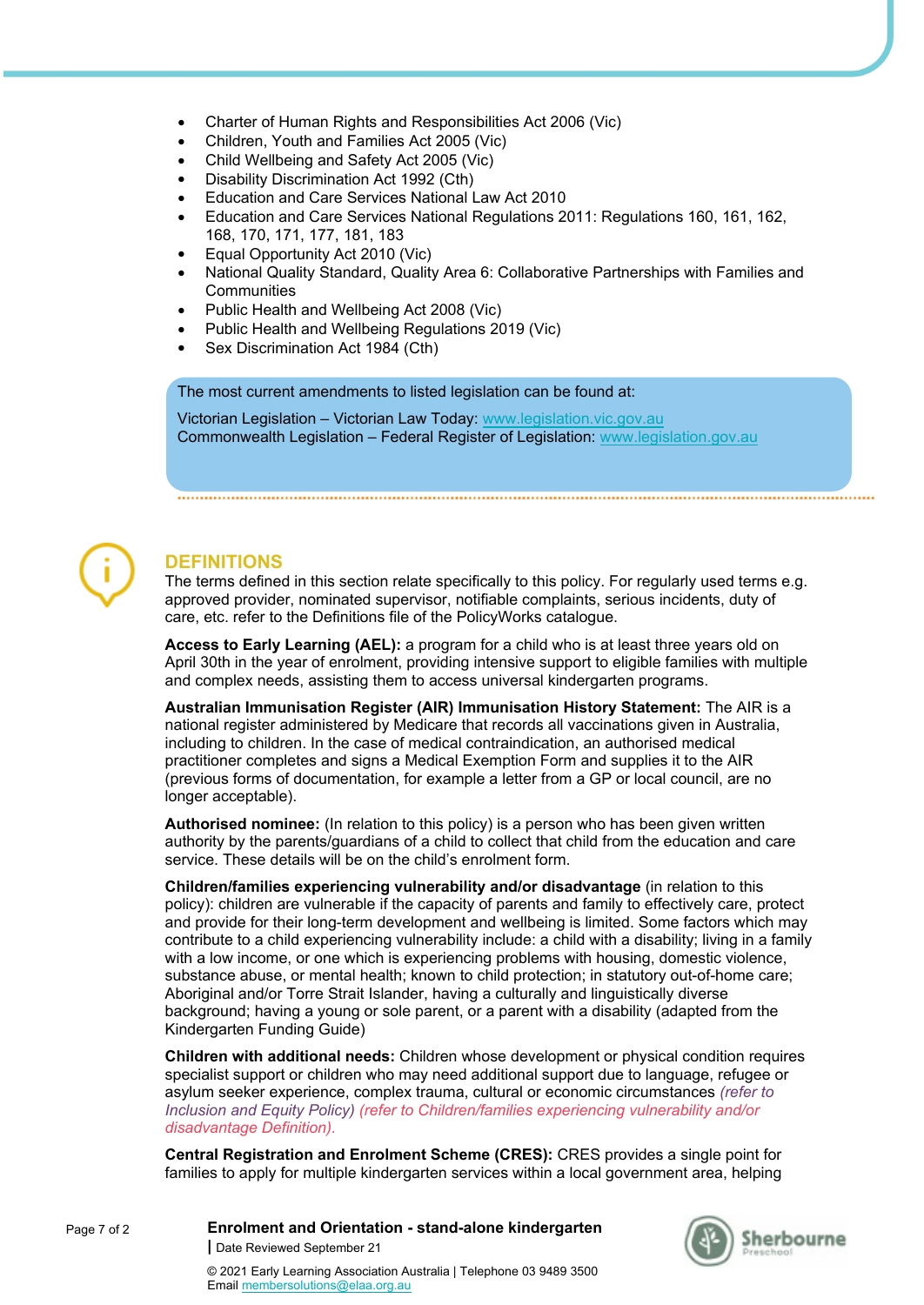them secure a place that meets their needs and enabling funded kindergartens to work collaboratively with other services to engage vulnerable and disadvantaged families.

**Deferral:** When a child does not attend in the year when they are eligible for a funded kindergarten place or is officially withdrawn from a service prior to the annual confirmation in April DET considers that this child has not accessed a year of funded kindergarten and is therefore eligible for a DET funded kindergarten place in the following year.

**Early Start Kindergarten (ESK):** Early Start Kindergarten provides eligible children with 15 hours of free or low-cost kindergarten each week led by a qualified Victorian Institute of Teaching (VIT) registered teacher. ESK is available to children who are at least three years old by 30 April in the year they are enrolled to attend the program and are:

- from a refugee or asylum seeker background, or
- Aboriginal and/or Torres Strait Islander, or
- known to child protection.

These children can also access free or low cost year-before-school kindergarten through the ESK Extension Grant regardless of whether they have accessed ESK in the previous year.

**Early Start Kindergarten extension grants:** provides eligible children with 15 hours of free or low cost kindergarten each week led by a qualified VIT registered teacher. The ESK extension grants are available to children attending kindergarten in the year-before-school and are:

- o not eligible for the Kindergarten Fee Subsidy
- o from a refugee or asylum seeker background, or Aboriginal and/or Torres Strait Islander, or
- o known to child protection.

A child is not required to access ESK in the previous year to access the ESK extension grant.

**Eligible child:** as defined by the Victorian DET Kindergarten Funding Guide:

- a child who is at least four years old on 30 April in the year of attendance; enrolled for at least 15 hours per week or 600 hours per year in a Four-Year-Old Kindergarten; and not enrolled at a funded kindergarten program at another service
- a child who is at least three years old on 30 April in the year of attendance and is enrolled in a funded Three-Year-Old Kindergarten for a minimum of 5 hours per week
- any child that is enrolled in an early childhood and education and care service must have an AIR Immunisation History Statement that indicates that the child is fully vaccinated for their age or who qualifies for the 16-weeks grace period

**Kindergarten registration fee:** a payment to cover administrative costs associated with the processing of a child's enrolment application for a place in a program at the service, if applicable.

**Kindergarten registration form:** The process of families providing initial information about their child to confirm their intention to enrol in kindergarten, administered by the CRES Provider *(refer to Definition)* or by the kindergarten service. This includes collection of basic contact information, kindergarten preferences and any other details that may inform prioritised allocation in kindergarten *(refer to Attachment 3)*

**Enrolment record:** the collection of documents which contains information on each child as required under the National Regulations *(Regulations 160, 161, 162)* including but not limited to parent details; emergency contacts; authorised nominee; details of any court orders; and health information including immunisation status. Enrolment records are stored securely in the service due to their confidential nature.

**Grace period:** allows specific categories of children of families experiencing vulnerability and disadvantage to enrol and attend the service without an AIR Immunisation History Statement *(refer to Definitions)* or when the statement is assessed as not being up-to-date. Services complete the grace period eligibility form with families during enrolment, and keep a copy with the child's enrolment record. The 16-week grace period starts on the first day of the child's attendance at the service. During the grace period, the service is required to take reasonable steps to obtain the AIR Immunisation History Statement *(refer to Definitions)* and to encourage families to access immunisation services.

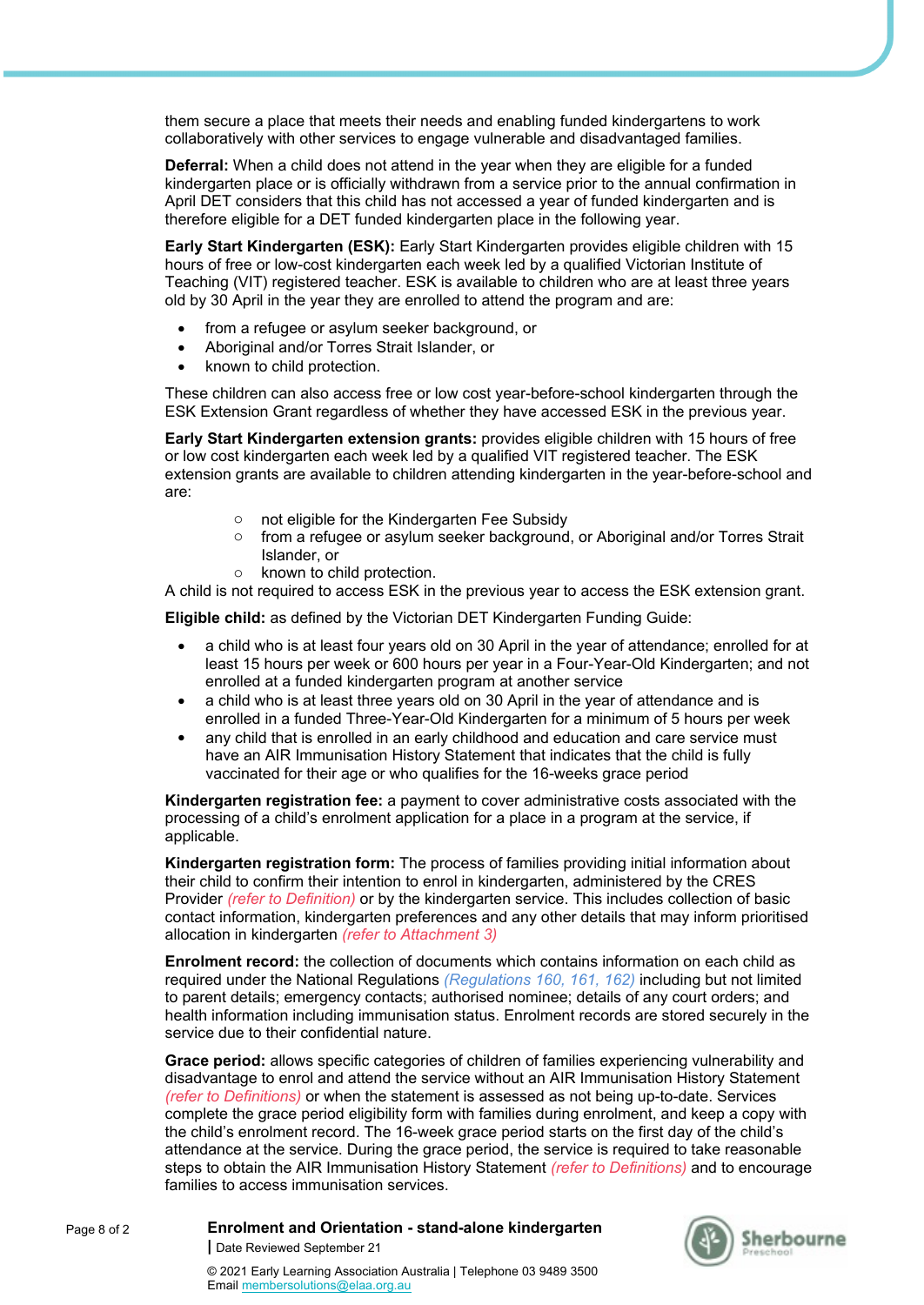**Kindergarten Fee Subsidy (KFS):** Promotes kindergarten participation by enabling eligible children in funded three and four-year-old groups to access up to 15 hours of kindergarten delivered by a qualified early childhood teacher free of charge or at low cost.

#### **Local Government Area (LGA): a geographic area governed by a local council or shire**

**Priority of access:** in instances where more eligible children apply for a place at a service than there are places available, the service must allocate spaces using the criteria outlined in the DET Kindergarten Funding Guide *(refer to Attachment 1 and Sources).*

**Registration:** The process of families and carers giving initial information about their child to confirm their intention to enrol in kindergarten, administered by the service provider/EYM/CRES Provider. This includes collection of basic contact information, kindergarten preferences and any other details that may inform prioritised allocation in kindergarten.

**School Readiness Funding:** funding provided by DET for programs and supports that builds the capacity of kindergarten services, educators and families to support children's learning and development outcomes.

**Second year of funded four-year-old kindergarten:** second year eligibility may be considered when a child shows delays in key outcomes of learning and development. An assessment is carried out for each child by an early childhood teacher in Term 4 (the year before the child is to attend school) when a second year is being considered.



# **SOURCES AND RELATED POLICIES**

## **SOURCES**

- Australian Childhood Immunisation Register: www.servicesaustralia.gov.au
- Australian Government Department of Health, National Immunisation Program Schedule: www.health.gov.au
- Department of Health and Human Services, Immunisation enrolment toolkit for early childhood education and care service: www2.health.vic.gov.au
- Guide to the Education and Care Services National Law and the Education and Care Services National Regulations 2011: www.acecqa.gov.au
- Guide to the National Quality Standard: www.acecqa.gov.au
- Priority of Access Guidelines for child care service: www.dese.gov.au
- The Kindergarten Funding Guide (Victorian Department of Education and Training): www.education.vic.gov.au

Related Policies

- Acceptance and Refusal of Authorisations
- Complaints and Grievances
- Dealing with Infectious Disease
- Fees
- Inclusion and Equity
- Privacy and Confidentiality

**|** Date Reviewed September 21

## **EVALUATION**



In order to assess whether the values and purposes of the policy have been achieved, the Approved Provider will:

- regularly seek feedback from everyone affected by the policy regarding its effectiveness
- monitor the implementation, compliance, complaints and incidents in relation to this policy
- keep the policy up to date with current legislation, research, policy and best practice
- revise the policy and procedures as part of the service's policy review cycle, or as required



**Enrolment and Orientation - stand-alone kindergarten**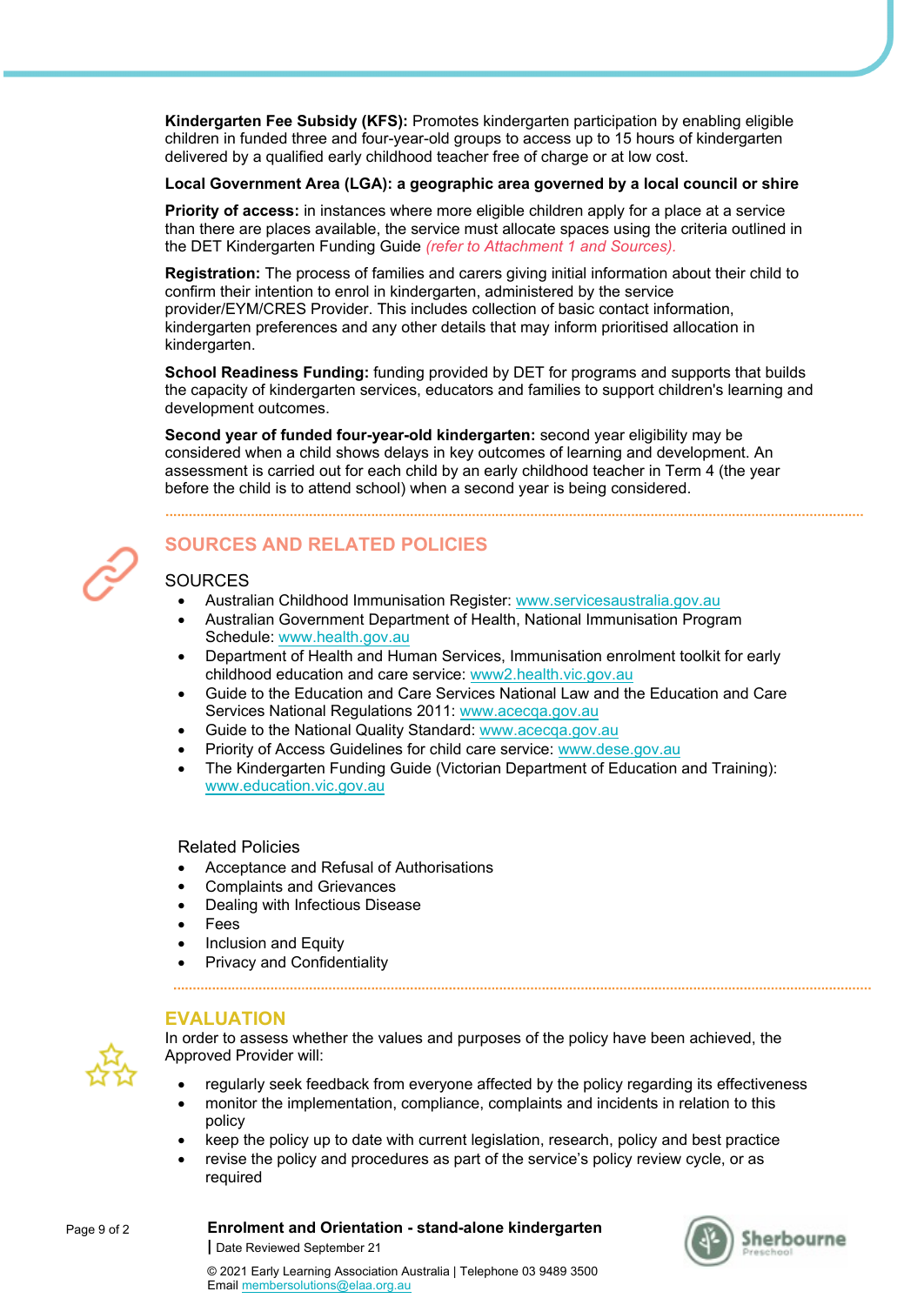notifying all stakeholders affected by this policy at least 14 days before making any significant changes to this policy or its procedures, unless a lesser period is necessary due to risk *(Regulation 172)*.

## **ATTACHMENTS**



- Attachment 1: Eligibility and priority of access criteria for 3 and 4-year-old funded kindergarten program
- Attachment 2: General kindergarten registration and enrolment procedures
- Attachment 3: Letter for parents/guardians without acceptable immunisation documentation
- Attachment 4: Cancellation of enrolment and non-attendance

**AUTHORISATION** This policy was adopted by the approved provider of Sherbourne Preschool on 9.8.21. **REVIEW DATE:** AUG/2023



© 2021 Early Learning Association Australia | Telephone 03 9489 3500

Email membersolutions@elaa.org.au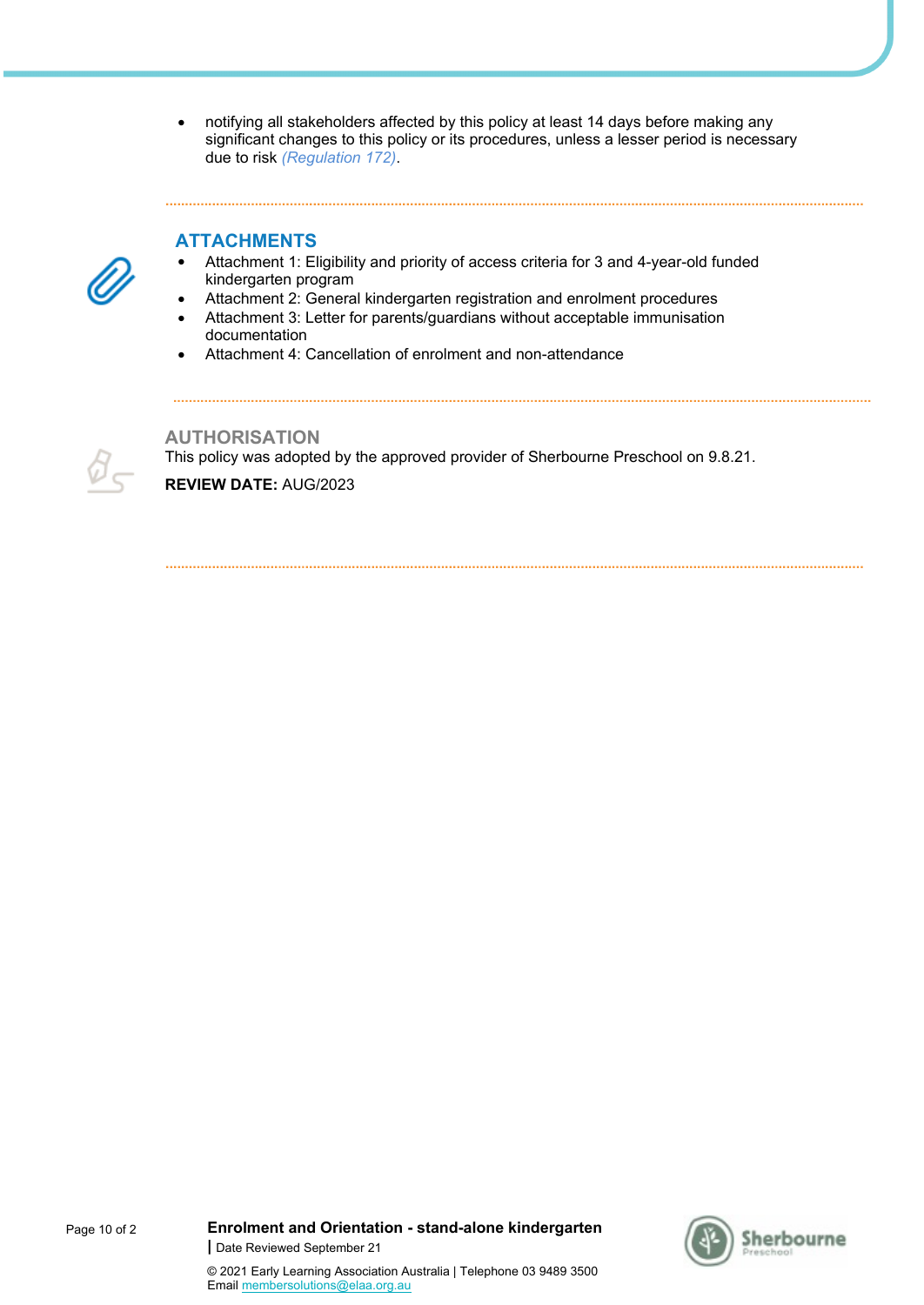# **ATTACHMENT 1. ELIGIBILITY AND PRIORITY OF ACCESS CRITERIA**

## **FOR A FUNDED KINDERGARTEN THREE OR FOUR-YEAR-OLD KINDERGARTEN PROGRAM**

The approved provider must notify all families of the priority of access (PoA) policy that applies when they enrol their child.

In instances where more eligible children apply for a place at a kindergarten service than there are places available, services must:

prioritise children based on the Department of Education and Training (DET) criteria listed below work with other local kindergarten services and the regional DET office to ensure all eligible children have access to a kindergarten place.

This criteria must be used by the approved provider when prioritising enrolments. Guidance is available from the Department's regional offices if required.

Service providers should build flexibility into their enrolment processes that consider the circumstances of families from priority groups.

If participating in a central registration and enrolment scheme, the CRES provider will allocate places in accordance with DET's PoA criteria, and other local criteria if applicable

Services must first apply the DET's PoA criteria, and following this may apply locally developed criteria, as per examples below.

All information relating to PoA criteria should be respectfully collected from families upon enrolment, recorded in the child's confidential enrolment record and entered into the Kindergarten Information Management (KIM) system, where applicable.

| <b>DET's Priority of Access</b><br>criteria                                                                                                                                                            | Process that could be used to verify need(s)                                                                                                                                                                                                                                                                                                                                                                                  |
|--------------------------------------------------------------------------------------------------------------------------------------------------------------------------------------------------------|-------------------------------------------------------------------------------------------------------------------------------------------------------------------------------------------------------------------------------------------------------------------------------------------------------------------------------------------------------------------------------------------------------------------------------|
| Children at risk of abuse or<br>neglect, including children in<br><b>Out-of-Home Care</b>                                                                                                              | The child is:<br>This information can be obtained from the child's carer/family as part of the<br>enrolment process and/or received from a referral source which may include:<br><b>Child Protection</b><br>Child and family services (family services referral and support team, Child<br>FIRST/integrated family services/Services Connect case worker)<br>Maternal and Child Health nurse, or<br>Out-of-Home Care provider |
| <b>Aboriginal and/or Torres</b><br>Strait Islander children                                                                                                                                            | As part of the enrolment process, service providers must respectfully ask<br>families 'is your child Aboriginal and/or Torres Strait Islander?'                                                                                                                                                                                                                                                                               |
| Asylum seeker and refugee<br>children                                                                                                                                                                  | As part of the enrolment process, service providers should respectfully ask<br>whether the family/child holds a visa or ImmiCard identifying the child and/or<br>parents as a refugee or asylum seeker                                                                                                                                                                                                                        |
| Children eligible for the<br><b>Kindergarten Fee Subsidy</b>                                                                                                                                           | A child or parent holds a Commonwealth Health Care Card, Pensioner<br>Concession Card, Veteran's Affairs Card, or<br>Multiple birth children (triplets, quadruplets).<br>Asylum seeker and/or refugee children                                                                                                                                                                                                                |
| <b>Children with additional</b><br>needs, defined as children<br>who:                                                                                                                                  | The child:<br>is assessed as having delays in two or more areas and is declared eligible for<br>a second funded year of 4-year-old kindergarten, or                                                                                                                                                                                                                                                                           |
| require additional assistance in<br>order to fully participate in the<br>kindergarten program<br>require a combination of<br>services which are individually<br>planned<br>have an identified specific | holds a Child Disability Health Care Card, or<br>has previously been approved for Kindergarten Inclusion Support Package,<br>or referred by:<br>the National Disability Insurance Scheme<br>Early Childhood Intervention Service<br>Preschool Field Officer, or<br>Maternal and Child Health nurse                                                                                                                            |



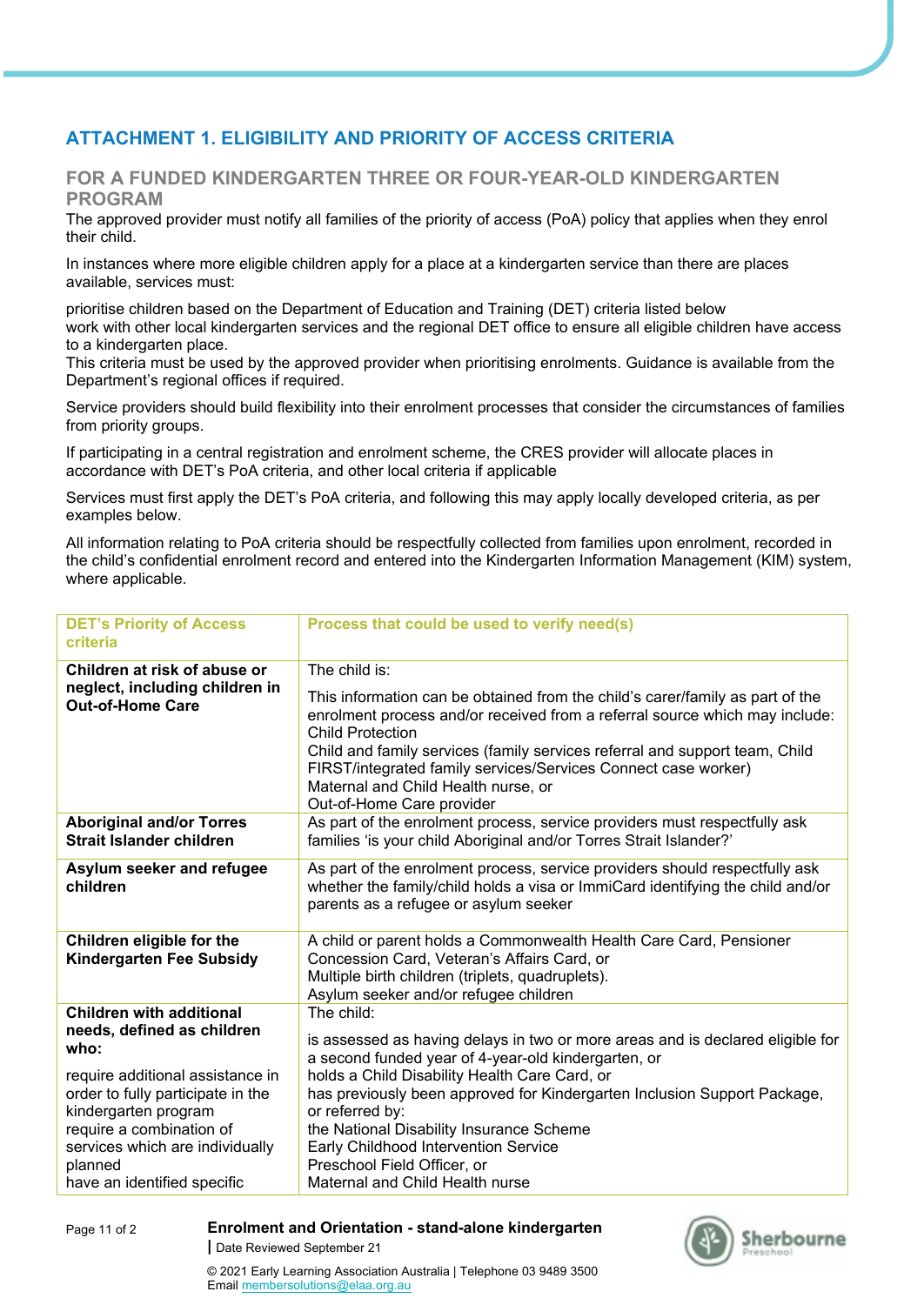| disability or developmental |  |
|-----------------------------|--|
| delay                       |  |
|                             |  |

# **Examples to consider for second priority** children who turn four years of age by 30 April in the year they will attend kindergarten; or

children who turn three years of age\* by 30 April in the year they will attend kindergarten

children turning six years of age at kindergarten who have been granted an exemption from school-entry age requirements by the regional office of DET

children who have a sibling that has previously attended the same kindergarten as their first preference home address falls within the same suburb as the kindergarten

family lives, works, studies or attends child care in [LGA]

**Examples to consider for third priority**

service for transient families e.g. RAAF, seasonal workers and tourism workers

date of application

local community zoning

**Note:** DET's PoA guidelines are to ensure that kindergarten programs are available to those children who stand to benefit the most from attending early education. In mixed age groups, PoA guideline will equally prioritise three and four-year-old children that are considered high priority. Where programs for three- and four-year old children are provided separately, the PoA criteria will be applied separately for each age cohort.

## **\* Early Start Kindergarten and Three-Year-Old Kindergarten**

During the roll-out of Three-Year-Old Kindergarten, Early Start Kindergarten (ESK) *(refer to Definitions)* will continue to provide 15 hours a week of funded kindergarten for all eligible children up until 2029, when threeyear-old children across the state will have access to 15 hours

It is important to continue to enrol eligible children in ESK, even if funded Three-Year-Old Kindergarten is available at the service.

This guarantees that children experiencing vulnerability will continue to be enrolled in the full 15 hours of kindergarten in all service settings, including long day care. It also ensures that service providers can continue to receive all funding entitlements.

Service providers are expected to continue to provide the full 15 hours funded through Early Start Kindergarten, even in instances where three-year-old groups are being offered fewer than 15 hours.

ESK is available to children who turn three years of age by 30 April in the year of enrolment and who:

- are Aboriginal and/or Torres Strait Islander
- are known to Child Protection
- have a refugee or asylum seeker background\*

\*Children/families without a current refugee visa or ImmiCard who have a recent refugee experience may be eligible by exception for Early Start Kindergarten, for more information contact your local Department of Education and Training office.

Refer to the Department of Education and Training website for up-to-date information: www.education.vic.gov.au

#### **Group allocation within the four-year-old groups**

The following factors are considered, in order, when deciding on group allocation

- o Gender balance of the groups
- o Needs of individual children / 2nd year funded children
- o Needs of the group
- o Parental wishes
- o Relevant paperwork returned on time with up-to-date immunisation schedule
- Fees have been paid on time, with no outstanding fees from a previous year.

After these priority factors are considered, and there still remains too many children within a group, a ballot system will be put into place.





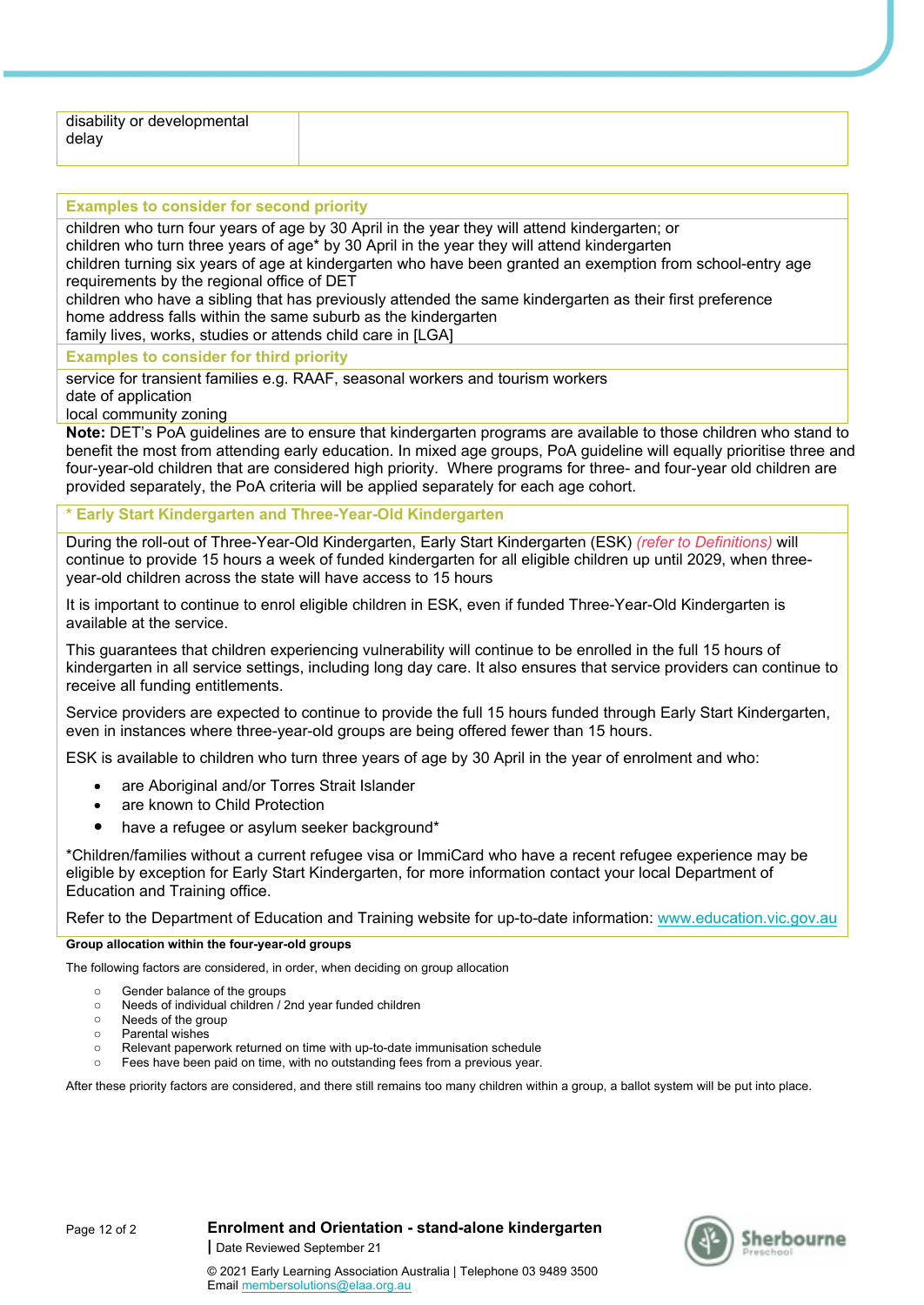## **ATTACHMENT 2. GENERAL KINDERGARTEN REGISTRATION AND ENROLMENT PROCEDURES**

## **KINDERGARTEN REGISTRATION PROCESS**

| Stage                                               | <b>CRES Role</b>                                                                                                                                    | <b>Family Role</b>                                                                                                                                                 | Kindergarten Role                                                                                                                                                                           |
|-----------------------------------------------------|-----------------------------------------------------------------------------------------------------------------------------------------------------|--------------------------------------------------------------------------------------------------------------------------------------------------------------------|---------------------------------------------------------------------------------------------------------------------------------------------------------------------------------------------|
| 1. Proactive<br>engagement and<br>awareness         | Ensures families are<br>aware of the importance<br>of ECEC, the CRES and<br>available assistance to<br>help them engage with<br>the CRES.           | Searches for information<br>about ECEC and CRES.<br>Receives information<br>from a service provider,<br>MCH staff or support<br>service they have contact<br>with. | Communicates<br>information about ECEC<br>and CRES to families<br>Obtains consent for<br>family contact details to<br>be shared with the [CRES<br>Provider].                                |
| 2. Registration                                     | Obtains information about<br>children to initiate the<br>process of allocating<br>places.                                                           | Completes a registration<br>form.                                                                                                                                  | Supports families to<br>complete registration<br>forms if they find it<br>difficult, or refers them<br>directly to the CRES<br>Provider.                                                    |
| 3. Allocation                                       | Equitably allocates<br>kindergarten places and<br>optimise the supply and<br>demand of places.                                                      | Receives an update on<br>the progress of their<br>registration.                                                                                                    |                                                                                                                                                                                             |
| 4. Confirmation and<br>communication                | Clearly communicates<br>with families and carers to<br>confirm their allocated<br>place and inform service<br>providers of their<br>enrolment list. | Accepts their offer of<br>place or rejects the offer<br>and goes on a waiting list.                                                                                | Supports families to<br>understand what an offer<br>means and what they<br>need to do next.                                                                                                 |
| 5. CRES planning,<br>maintenance and<br>development | Plans for success every<br>year by evaluating and<br>improving the CRES.                                                                            | Begins to engage with the<br>service provider to start<br>the enrolment process.                                                                                   | Supports families to enrol<br>and begin kindergarten.<br>Provides feedback to the<br><b>Banyule City Council</b><br>about your experience so<br>they can improve it for the<br>coming year. |

\* If the kindergarten believes a family will need extra support completing a registration form or are likely to miss the first round registration date, refer them to the [CRES Provider] with the attached referral form. [CRES Provider] will follow up with this family or carer to offer support in getting their children into kindergarten.

## Kindergarten registration dates

If families miss the registration close deadline, they can still register although they will be placed into a pool for second-round (or even later rounds) of allocation and are less likely to get their top preference. After second round offers have been confirmed, Banyule City Council will continue to allocate children to kindergarten places where they are available. More places may become available as children move kindergartens or withdraw, or when kindergartens add capacity.

| Date         | Activity             |
|--------------|----------------------|
| 1 March 2021 | Registrations open   |
| 30 May 2021  | Registrations close* |

Page 13 of 2

**Enrolment and Orientation - stand-alone kindergarten |** Date Reviewed September 21



© 2021 Early Learning Association Australia | Telephone 03 9489 3500 Email membersolutions@elaa.org.au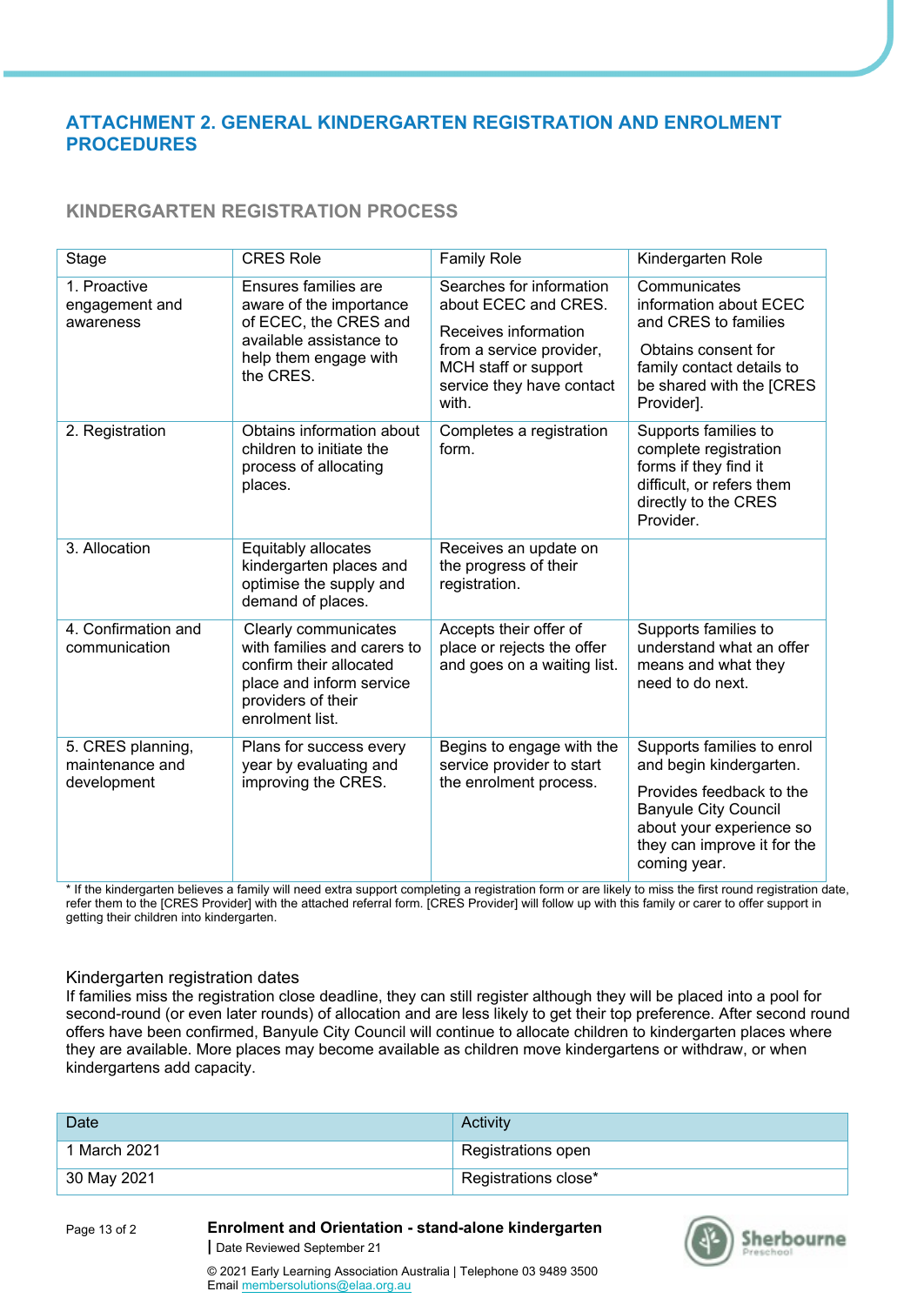| 12 July 2021  | First round offers                       |
|---------------|------------------------------------------|
| 19 July 2021  | Acceptance of first round offers due     |
| 26 July 2021  | Second round offers                      |
| 2 August 2021 | Acceptance of second round offers due    |
| 9 August 2021 | Subsequent offers on an individual basis |

\*Registrations will still be accepted after 30 May, but registrations received prior will be allocated first. Children eligible for Priority of Access will be prioritised regardless of when registration is received.

## **Registration**

The quickest way to complete a registration form is online at Banyule City Council:

#### https://www.banyule.vic.gov.au/Community-services/Kindergarten-services

Families can also complete a paper form and post it to Banyule City Council Registration forms are provided by CRES to the kindergarten service and distributed to families. A separate registration form must be completed for each child.

Families cannot register directly with the kindergarten that are part of the CRES, they must go through the centralised registration process. Kindergarten's can direct families to register through Banyule City Council and assist them to complete the registration.

To fill out the registration form, families will need to provide information about themselves and their child. At this stage they do not need to attach any supporting documentation. They will need a credit card (to pay the registration fee). The fee can also be paid in person at Banyule City Council. This fee is waived for all families and carers eligible for Priority of Access allocation.

The registration form asks families for:

Basic information about the child including name, date of birth, language spoken at home, previous kindergarten attendance and immunisation status.

Details of any additional support the child might require due to a disability including intellectual, sensory or physical impairment.

Contact details for the family or carer and any additional adults that should be kept informed throughout the process (e.g. another family member, a case worker or other support service staff member the family or carer trusts).

Whether the child is identified as fulfilling any of the following criteria:

Is Aboriginal or Torres Strait Islander

Is from a multiple birth (triplet or greater)

Is known to Child Protection

Is in Out-Of-Home Care

Holds, or has a family member who holds, a Commonwealth Health Care Card, Commonwealth Pensioner Concession Card, Department of Veteran's Affairs Gold Card or White Card, or a Refugee or Asylum Seeker Visa. Proof of identity: the child's birth certificate, birth notice or passport

Proof of residence: a utility bill, rental agreement or rates notice with family name and address (this must be the main residence of the child).

Subsidy card and immigration visas (where applicable).

Documents from Family Support Services or a MCH nurse confirming high support needs and/or disability, or letter from a doctor for complex medical needs (where applicable).

Other proof required to verify the child meets local criteria.

Credit card (to pay the registration fee). The fee can also be paid in person at their nearest council office. This fee is waived for all families and carers eligible for ESK/KFS/priority allocation.

## Enrolment

Once a kindergarten place has been accepted, the enrolment process can begin.

To enrol a child, families will need to provide copies of (if not already done so):

Proof of identity: child's birth certificate, birth notice or passport



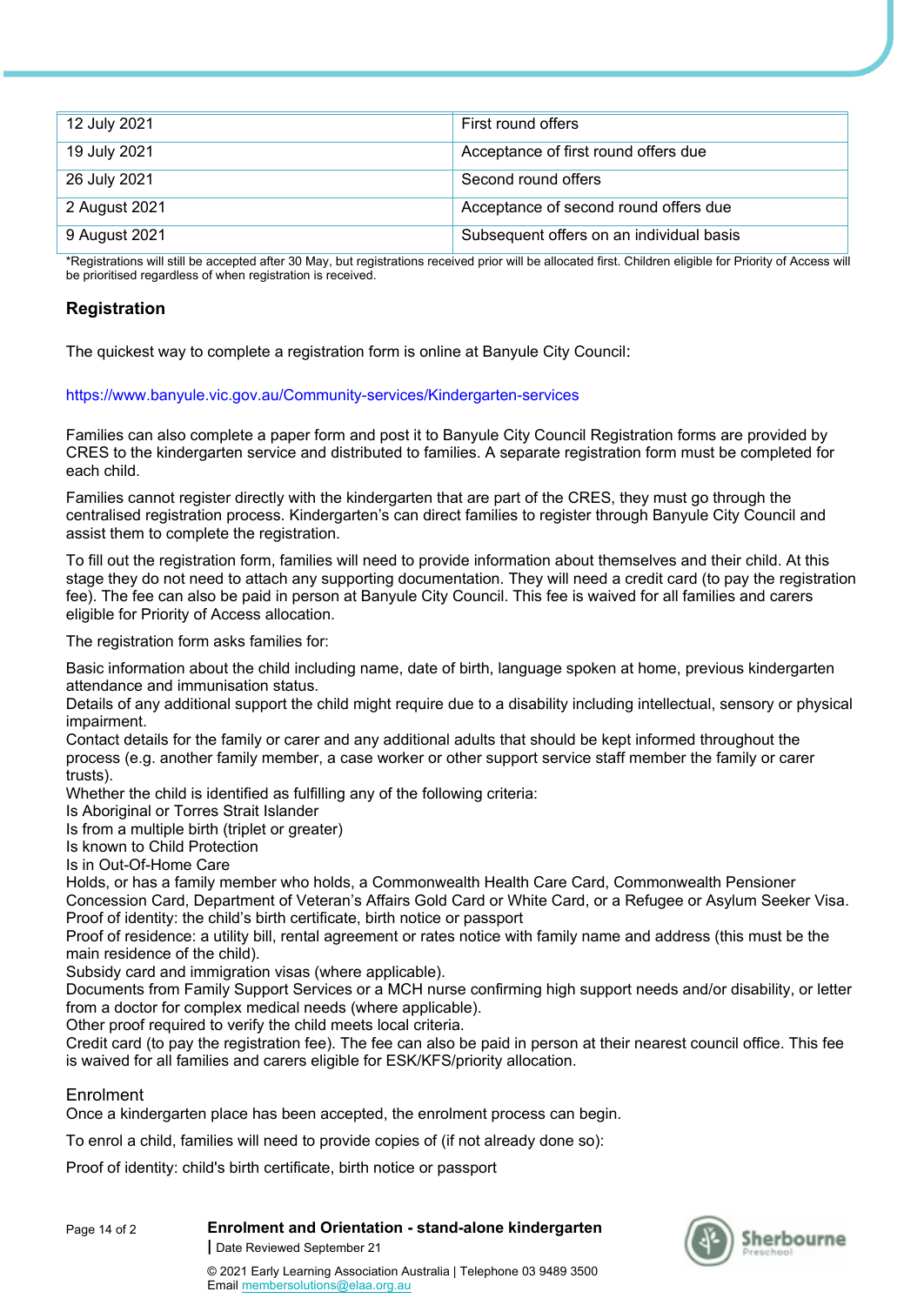Proof of residence: a utilities bill, rental agreement or rates notice with your family name and address (this must be the main residence of your child).

Concession cards and immigration visas (where applicable).

Documents from Family Support Services or a Maternal and Child Health nurse confirming high support needs and/or disability or letter from a doctor for complex medical needs (where applicable). Immunisation History Statement (unless experiencing vulnerability or disadvantage, at which point they can take advantage of a 16-week 'grace period'. More information is available at https://www2.health.vic.gov.au/publichealth/immunisation/vaccination-children/no-jab-no-play/immunisation-enrolment-toolkit Documents detailing any medical conditions or requirements the child has.

**Note:** Places will not be allocated to children until any outstanding fees owed to the service by the family is paid, or a payment plan is agreed to between the family and the service *(refer to Fees Policy).*

## Enrolment Records

Enrolment records *(refer to Definitions)* form part of the enrolment procedure and are completed by families after they have been allocated a place, and before commencing attendance. An example enrolment form can be found on the DET website: www.education.vic.gov.au

#### Cancellations

Families to notify Sherbourne Preschool in writing of their intention to leave the service. If the service is not informed, fees will continue to be generated for that place.

#### Second Year Registration

Families of children who have been determined as eligible for a second year must complete and submit a kindergarten registration form for a second year, signed and dated by the early childhood teacher. It will be weighted with the relevant points and allocated accordingly.

A Declaration of Eligibility Form for a second year of kindergarten must be completed and submitted to the relevant funding authority.

#### Children Younger than the Eligible Preschool Age

If a child is aged less than four by April 30 in the year they are to attend Kindergarten, the family must request early school entry approval in writing for their child to attend school in the following year. Requests should be made to the officer in charge, usually a director of the relevant government education authority region, or the nongovernment school that the child will be attending.

Should the child not attend school the following year, the child will not be eligible for another year of funded preschool, as identified in the relevant funding criteria.

## Children Older than the Eligible Preschool Age

Some children may turn six years of age during their preschool year. This is usually relevant in the case of children who have been identified as requiring a second year of preschool.

Children who will turn six during the preschool year must apply for an exemption from school from the relevant Regional Director of the education department.

Families must complete an 'Exemption from School due to attendance in kindergarten program' form before the child starts kindergarten and submit it to relevant regional office of the education department authority. The form is available on the website or by contacting the Regional Office.

The kindergarten service must sight the approved exemption letter from relevant education authority and note that it has been sighted on the child's enrolment record. Data on the number of children attending Kindergarten who are six years plus, and confirmation that the exemption was sighted for each child, must be provided as part of funding data collection process.

## **Withdrawal**

Some children who have commenced Kindergarten may benefit from withdrawing from the program, in order to access Kindergarten in the following year.

A withdrawal can occur without any impact on government funding for that child's place the following year, only if it is implemented **before** the first funding data collection that occurs in, or around April each year.

If a withdrawal occurs later in the year, the government funding will not be available in the next year.

When a withdrawal occurs, a fee adjustment will be made of either correct invoicing or fee reimbursement.

**Enrolment and Orientation - stand-alone kindergarten |** Date Reviewed September 21

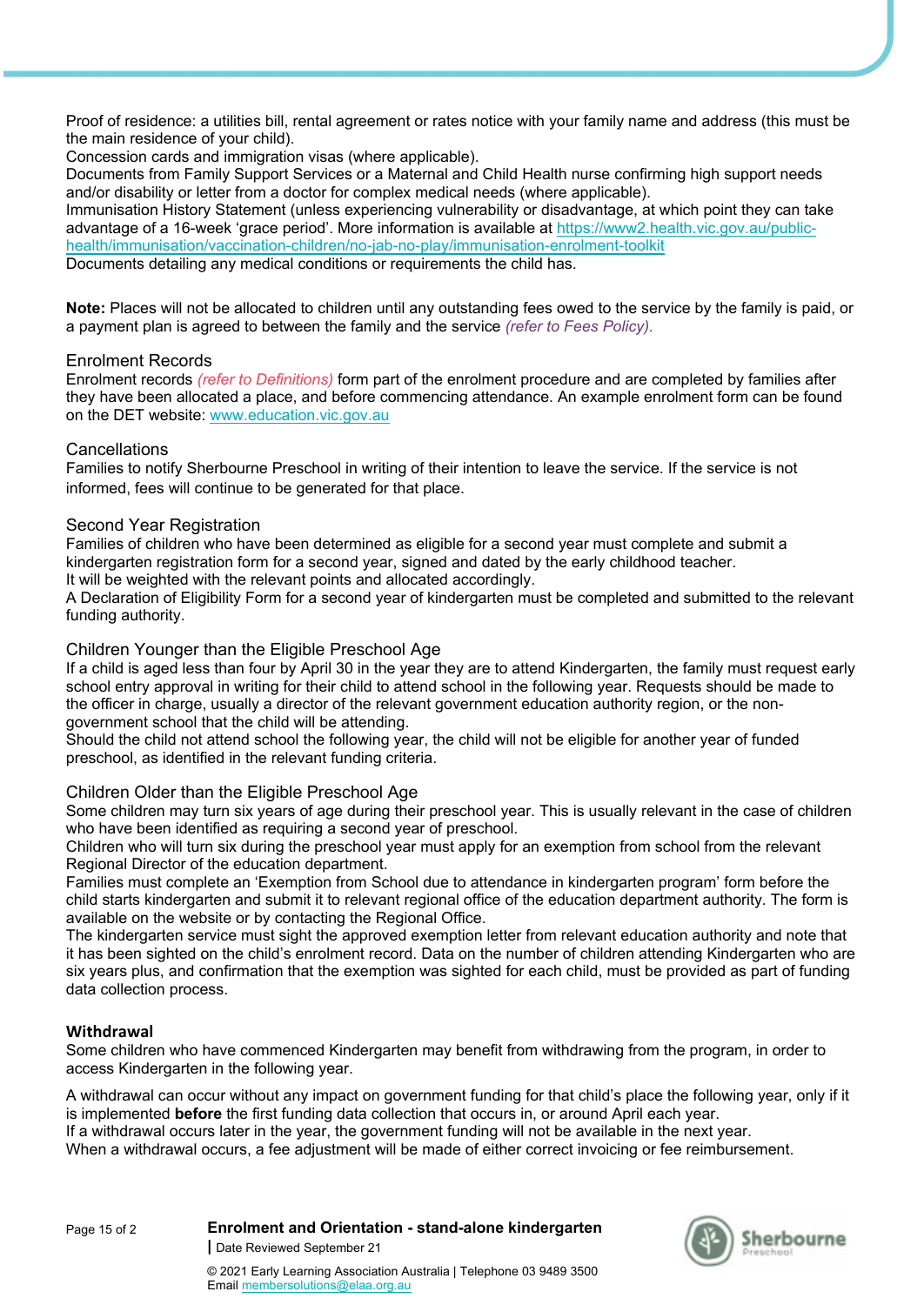## **ATTACHMENT 3. LETTER FOR PARENTS/GUARDIANS WITHOUT ACCEPTABLE IMMUNISATION DOCUMENTATION**



#### Dear [insert name]

Re: Enrolment at Sherbourne Preschool for [insert year]

I am contacting you regarding your tentative place for [insert child's name] at Sherbourne Preschool in the [insert 3 year old or 4 year old program] in [insert year].

Under the *Public Health and Wellbeing Act 2008* early childhood education and care services cannot enrol a child unless the parent/guardian has provided AIR Immunisation History Statement.

AIR Immunisation History Statement includes evidence of immunisations and is used to assess whether you child is fully vaccinated for their age.

As we have not received acceptable immunisation documentation for [insert name of child] by the due date, and your child is not eligible for the 16 week grace period, we are unable to confirm a place at our service for [insert year] and your child's name has been removed from our list.

Immunisation programs are effective in reducing the risk of vaccine preventable diseases. Immunisation from an early age helps protect your child against serious childhood infections. Further information about immunisations for your child is available from:

your doctor Banyule Council National Immunisation Information Line Tel. 1800 671 811 Australian Immunisation Register: www.servicesaustralia.gov.au/individuals/services/medicare/australianimmunisation-register Better Health Channel website: www.betterhealth.vic.gov.au/campaigns/no-jab-no-play

Should you wish to re-apply for a place for [insert child's name], we are happy to accept a new enrolment application accompanied by an AIR Immunisation History Statement. The new application would be considered in line with Sherbourne Preschool's *Enrolment and Orientation policy*.

Yours sincerely

[Insert name]

Enrolment Officer



© 2021 Early Learning Association Australia | Telephone 03 9489 3500

Email membersolutions@elaa.org.au